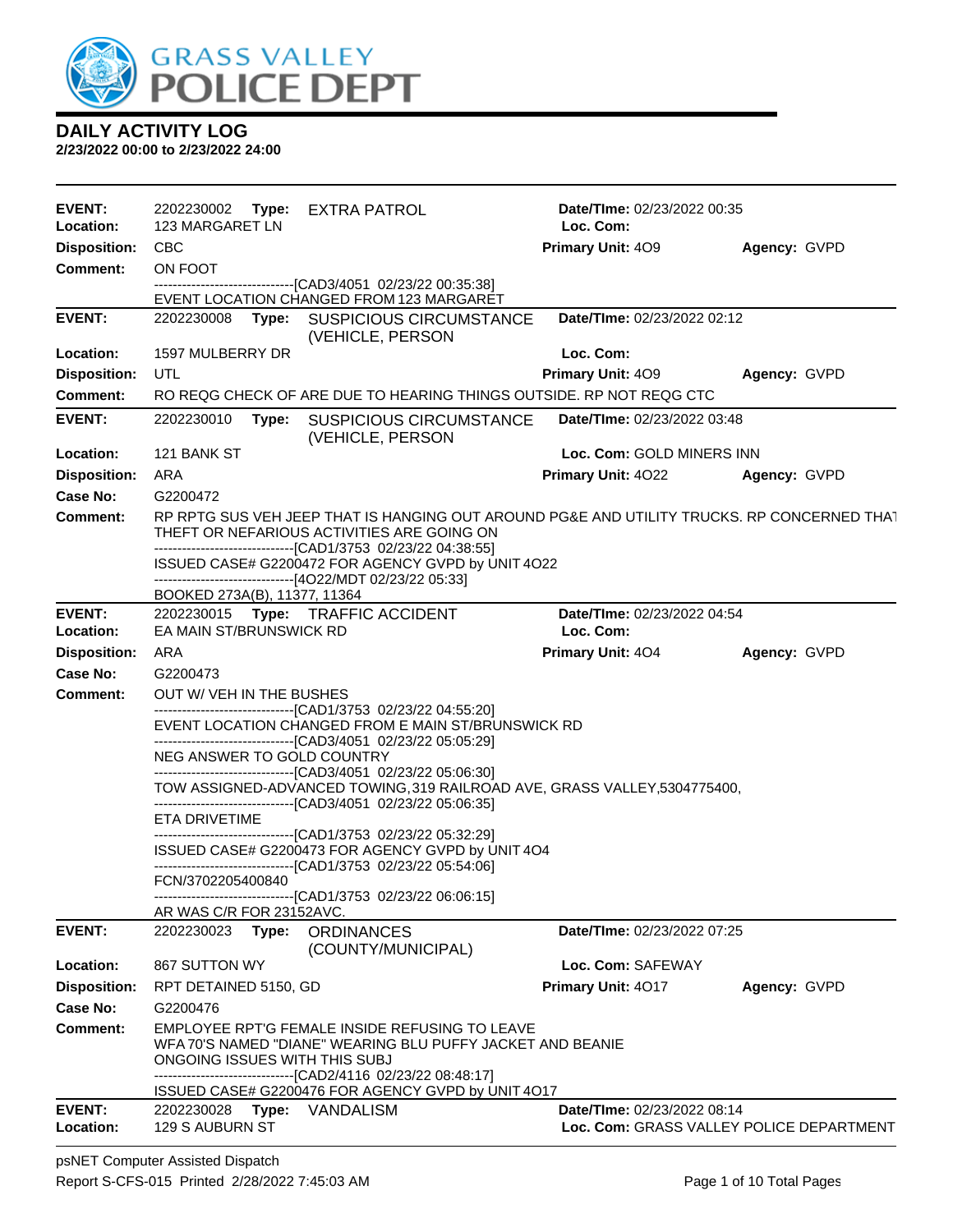

| <b>Disposition:</b>                    | <b>RPT</b>                                                                                                                                                               |                                                                                                                                                                                    | <b>Primary Unit: 4S4</b>           | Agency: GVPD                              |  |  |
|----------------------------------------|--------------------------------------------------------------------------------------------------------------------------------------------------------------------------|------------------------------------------------------------------------------------------------------------------------------------------------------------------------------------|------------------------------------|-------------------------------------------|--|--|
| Case No:                               | G2200474                                                                                                                                                                 |                                                                                                                                                                                    |                                    |                                           |  |  |
| <b>Comment:</b>                        | <b>ONLINE RPT"S</b>                                                                                                                                                      |                                                                                                                                                                                    |                                    |                                           |  |  |
|                                        | -------------------------------[CAD1/4056 02/23/22 08:14:09]<br>EVENT LOCATION CHANGED FROM 129 S AUBURN<br>-------------------------------[CAD1/4056 02/23/22 08:14:11] |                                                                                                                                                                                    |                                    |                                           |  |  |
|                                        |                                                                                                                                                                          | ISSUED CASE# G2200474 FOR AGENCY GVPD by UNIT 4S4<br>-------------------------------[CAD1/4056 02/23/22 08:14:14]                                                                  |                                    |                                           |  |  |
|                                        |                                                                                                                                                                          | ISSUED CASE# G2200475 FOR AGENCY GVPD by UNIT 4S4                                                                                                                                  |                                    |                                           |  |  |
| <b>EVENT:</b>                          |                                                                                                                                                                          | 2202230028 Type: VANDALISM                                                                                                                                                         | <b>Date/TIme: 02/23/2022 08:14</b> |                                           |  |  |
| Location:                              | 129 S AUBURN ST                                                                                                                                                          |                                                                                                                                                                                    |                                    | Loc. Com: GRASS VALLEY POLICE DEPARTMENT  |  |  |
| <b>Disposition:</b>                    | <b>RPT</b>                                                                                                                                                               |                                                                                                                                                                                    | <b>Primary Unit: 4S4</b>           | Agency: GVPD                              |  |  |
| Case No:                               | G2200475                                                                                                                                                                 |                                                                                                                                                                                    |                                    |                                           |  |  |
| <b>Comment:</b>                        | <b>ONLINE RPT"S</b>                                                                                                                                                      |                                                                                                                                                                                    |                                    |                                           |  |  |
|                                        |                                                                                                                                                                          | -------------------------------[CAD1/4056 02/23/22 08:14:09]<br>EVENT LOCATION CHANGED FROM 129 S AUBURN                                                                           |                                    |                                           |  |  |
|                                        |                                                                                                                                                                          | --------------------------------[CAD1/4056 02/23/22 08:14:11]<br>ISSUED CASE# G2200474 FOR AGENCY GVPD by UNIT 4S4<br>-------------------------------[CAD1/4056 02/23/22 08:14:14] |                                    |                                           |  |  |
|                                        |                                                                                                                                                                          | ISSUED CASE# G2200475 FOR AGENCY GVPD by UNIT 4S4                                                                                                                                  |                                    |                                           |  |  |
| <b>EVENT:</b>                          |                                                                                                                                                                          | 2202230032 Type: ANIMALS (ABUSE, LOOSE,<br>FOUND, INJURED)                                                                                                                         | Date/TIme: 02/23/2022 09:13        |                                           |  |  |
| <b>Disposition:</b><br><b>Comment:</b> | <b>CBC NO BARKING</b>                                                                                                                                                    |                                                                                                                                                                                    | <b>Primary Unit: 4Z32</b>          | Agency: GVPD                              |  |  |
| <b>EVENT:</b>                          | 2202230033 Type: FRAUD                                                                                                                                                   |                                                                                                                                                                                    | <b>Date/Time: 02/23/2022 09:14</b> |                                           |  |  |
| Location:                              | 131 EUREKA ST # 132                                                                                                                                                      |                                                                                                                                                                                    | Loc. Com:                          |                                           |  |  |
| <b>Disposition:</b>                    | <b>CBC</b>                                                                                                                                                               |                                                                                                                                                                                    | Primary Unit: 4021                 | Agency: GVPD                              |  |  |
| <b>Comment:</b>                        | RP REQ 10-21 REF BANK FRAUD                                                                                                                                              |                                                                                                                                                                                    |                                    |                                           |  |  |
|                                        | UNABLE TO LEAVE MSG.                                                                                                                                                     | ------------------------------[4O21/MDT 02/23/22 09:17]                                                                                                                            |                                    |                                           |  |  |
|                                        | -------------------------------[CAD1/4056_02/24/22_09:15:21]<br>RP'S SON CALLED BACK TO MAKE A NOTE THAT HIS MOTHER HAS DEMENTIA AND HE CONTROLS HER                     |                                                                                                                                                                                    |                                    |                                           |  |  |
|                                        |                                                                                                                                                                          | FINANCES. HE IS AVAIL BY21 IF SHE ATTEMPTS TO RPT AGAIN                                                                                                                            |                                    |                                           |  |  |
| <b>EVENT:</b>                          | 2202230034                                                                                                                                                               | ANIMALS (ABUSE, LOOSE,<br>Type:<br>FOUND, INJURED)                                                                                                                                 | Date/TIme: 02/23/2022 09:14        |                                           |  |  |
| Location:                              | 139 CELESTA DR                                                                                                                                                           |                                                                                                                                                                                    | Loc. Com:                          |                                           |  |  |
| <b>Disposition:</b>                    | <b>CBC NO BARKING</b>                                                                                                                                                    |                                                                                                                                                                                    | <b>Primary Unit: 4Z32</b>          | Agency: GVPD                              |  |  |
| <b>Comment:</b>                        |                                                                                                                                                                          | -------------------------------[CAD2/4116 02/23/22 09:14:26]                                                                                                                       |                                    |                                           |  |  |
|                                        |                                                                                                                                                                          | EVENT LOCATION CHANGED FROM 139 CELESTA                                                                                                                                            |                                    |                                           |  |  |
| <b>EVENT:</b>                          | 2202230037                                                                                                                                                               | Type:<br>911 UNKNOWN<br>(HANGUPS, ABAN'S)                                                                                                                                          | Date/TIme: 02/23/2022 09:22        |                                           |  |  |
| Location:                              | 155 GLASSON WY                                                                                                                                                           |                                                                                                                                                                                    |                                    | Loc. Com: SIERRA NEVADA MEMORIAL HOSPITAL |  |  |
| <b>Disposition:</b>                    | <b>HBD</b>                                                                                                                                                               |                                                                                                                                                                                    | <b>Primary Unit:</b>               | Agency: GVPD                              |  |  |
| <b>Comment:</b>                        | 911 ACCIDENTAL BY STAFF<br>***** EVENT CLOSED BY CAD2                                                                                                                    |                                                                                                                                                                                    |                                    |                                           |  |  |
| <b>EVENT:</b>                          | 2202230040                                                                                                                                                               | Type:<br><b>VEHICLE STOP</b>                                                                                                                                                       | Date/TIme: 02/23/2022 09:31        |                                           |  |  |
| Location:                              | 107 E MCKNIGHT WY                                                                                                                                                        |                                                                                                                                                                                    | Loc. Com: GRASS VALLEY CHEVRON     |                                           |  |  |
| <b>Disposition:</b>                    | <b>CBC PAPERWORK</b>                                                                                                                                                     |                                                                                                                                                                                    | Primary Unit: 4018                 | Agency: GVPD                              |  |  |
| <b>Comment:</b>                        | License: 5Y26056                                                                                                                                                         | ------------------[CAD2/4116_02/23/22_09:31:59]                                                                                                                                    |                                    |                                           |  |  |
|                                        |                                                                                                                                                                          | EVENT LOCATION CHANGED FROM MCKNIGHT CHEVRON                                                                                                                                       |                                    |                                           |  |  |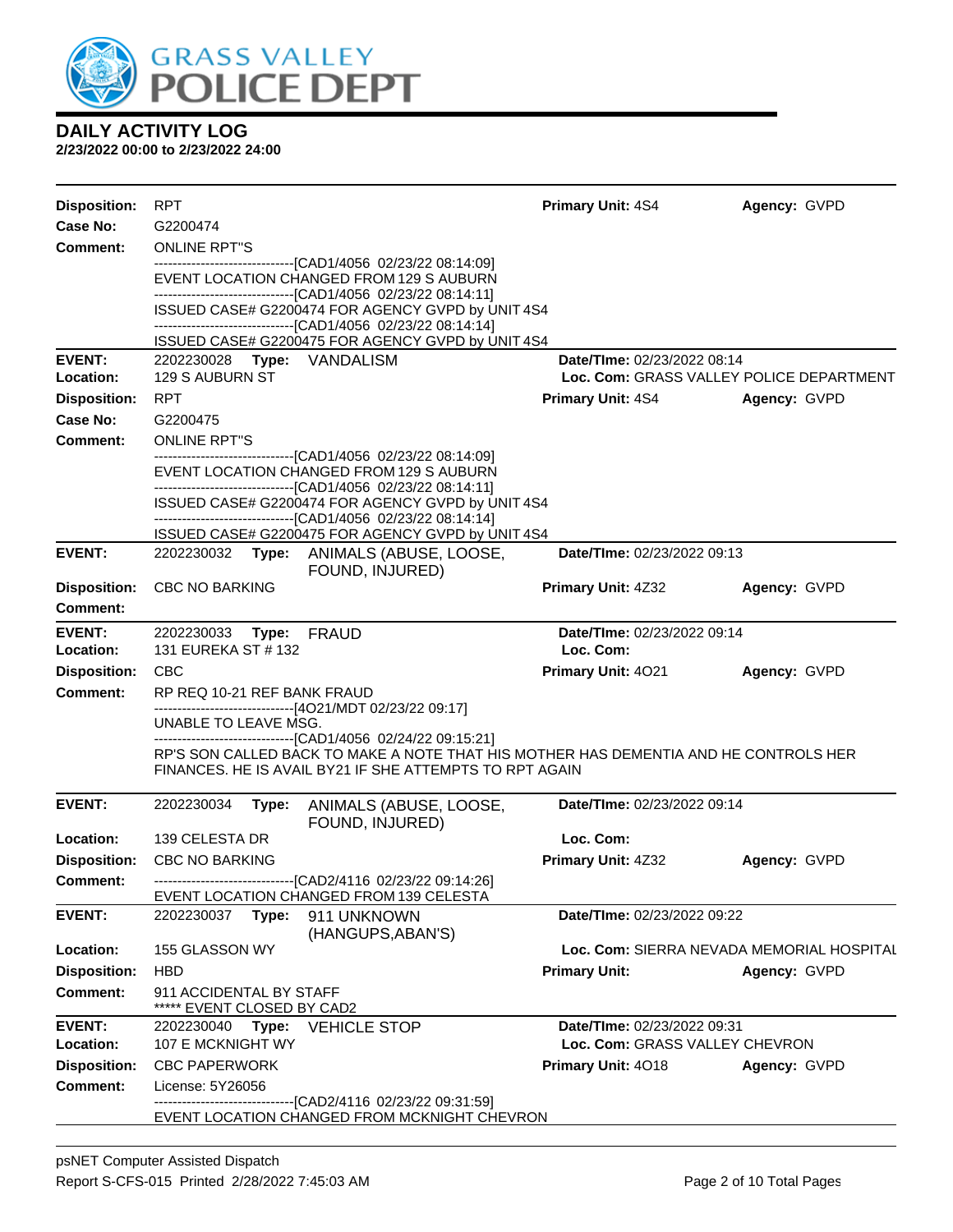

| <b>EVENT:</b>       | 2202230046                               | Type: | ALARMS (SILENT, AUDIBLE,<br><b>COMMERCIAL, RES</b>                                                                                                                                                   | Date/TIme: 02/23/2022 09:51 |              |
|---------------------|------------------------------------------|-------|------------------------------------------------------------------------------------------------------------------------------------------------------------------------------------------------------|-----------------------------|--------------|
| Location:           | 130 CROWN POINT CT                       |       |                                                                                                                                                                                                      | Loc. Com: JOEL MILLER DDS   |              |
| <b>Disposition:</b> | FA CODE 4                                |       |                                                                                                                                                                                                      | Primary Unit: 401           | Agency: GVPD |
| <b>Comment:</b>     |                                          |       | 10-33A/ ENTRY EXIT/ RESP PENDING                                                                                                                                                                     |                             |              |
| <b>EVENT:</b>       | 2202230053                               | Type: | <b>ORDINANCES</b><br>(COUNTY/MUNICIPAL)                                                                                                                                                              | Date/TIme: 02/23/2022 10:15 |              |
| Location:           | 2054 NEVADA CITY HIGHWAY                 |       |                                                                                                                                                                                                      | Loc. Com: SAVE MART         |              |
| <b>Disposition:</b> | CBC SUBJ MOVING ALONG                    |       |                                                                                                                                                                                                      | Primary Unit: 4018          | Agency: GVPD |
| <b>Comment:</b>     |                                          |       | RP RPT'G SOLICITORS IFO BOTH DOORS                                                                                                                                                                   |                             |              |
| <b>EVENT:</b>       | 2202230054                               | Type: | <b>COMMUNITY POLICING</b><br><b>ACTION</b>                                                                                                                                                           | Date/TIme: 02/23/2022 10:23 |              |
| <b>Disposition:</b> | <b>CBC</b>                               |       |                                                                                                                                                                                                      | Primary Unit: 4017          | Agency: GVPD |
| <b>Comment:</b>     |                                          |       |                                                                                                                                                                                                      |                             |              |
| <b>EVENT:</b>       | 2202230057                               | Type: | ANIMALS (ABUSE, LOOSE,<br>FOUND, INJURED)                                                                                                                                                            | Date/TIme: 02/23/2022 10:33 |              |
| Location:           | 305 VISTAMONT DR                         |       |                                                                                                                                                                                                      | Loc. Com:                   |              |
| <b>Disposition:</b> | <b>CBC LEFT CARD</b>                     |       |                                                                                                                                                                                                      | Primary Unit: 4Z32          | Agency: GVPD |
| <b>Case No:</b>     | G2200482                                 |       |                                                                                                                                                                                                      |                             |              |
| Comment:            |                                          |       | ---------------------------------[CAD2/4116 02/23/22 10:33:38]                                                                                                                                       |                             |              |
|                     |                                          |       | EVENT LOCATION CHANGED FROM 305 VISTA MONT                                                                                                                                                           |                             |              |
|                     |                                          |       | --------------------------------[CAD2/4116 02/23/22 14:10:49]<br>ISSUED CASE# G2200482-G2200482 FOR GVPD by UNIT 4Z32                                                                                |                             |              |
| <b>EVENT:</b>       | 2202230060                               |       | Type: SUBJECT STOP                                                                                                                                                                                   | Date/TIme: 02/23/2022 10:48 |              |
| Location:           | 105 NEAL ST                              |       |                                                                                                                                                                                                      | Loc. Com: SAFEWAY           |              |
| <b>Disposition:</b> | <b>CBC</b>                               |       |                                                                                                                                                                                                      | Primary Unit: 402           | Agency: GVPD |
| <b>Comment:</b>     | OUT W/3                                  |       |                                                                                                                                                                                                      |                             |              |
|                     |                                          |       | ------------------[CAD2/4116 02/23/22 10:51:07]<br>EVENT LOCATION CHANGED FROM SAFEWAY                                                                                                               |                             |              |
| <b>EVENT:</b>       | 2202230064                               | Type: | ANIMALS (ABUSE, LOOSE,                                                                                                                                                                               | Date/TIme: 02/23/2022 10:57 |              |
|                     |                                          |       | FOUND, INJURED)                                                                                                                                                                                      |                             |              |
| Location:           | 115 INDEPENDENCE CT                      |       |                                                                                                                                                                                                      | Loc. Com:                   |              |
| <b>Disposition:</b> | <b>RPT</b>                               |       |                                                                                                                                                                                                      | Primary Unit: 4Z32          | Agency: GVPD |
| Case No:            | G2200477                                 |       |                                                                                                                                                                                                      |                             |              |
| Comment:            |                                          |       | -------------------------------[CAD2/4116 02/23/22 10:57:35]<br>EVENT LOCATION CHANGED FROM 115 INDEPENCE<br>-------------------------------[CAD2/4116 02/23/22 11:05:10]                            |                             |              |
|                     |                                          |       | ISSUED CASE# G2200477 FOR AGENCY GVPD by UNIT 4Z32                                                                                                                                                   |                             |              |
| <b>EVENT:</b>       | 2202230066                               |       | Type: 911 UNKNOWN<br>(HANGUPS, ABAN'S)                                                                                                                                                               | Date/TIme: 02/23/2022 11:05 |              |
| Location:           | 396 DORSEY DR                            |       |                                                                                                                                                                                                      | Loc. Com: CRYSTAL RIDGE     |              |
| <b>Disposition:</b> | <b>HBD</b>                               |       |                                                                                                                                                                                                      | <b>Primary Unit:</b>        | Agency: GVPD |
| <b>Comment:</b>     | 911 OPEN LINE                            |       |                                                                                                                                                                                                      |                             |              |
|                     |                                          |       | -------------------------------[CAD2/4116 02/23/22 11:16:38]<br>EVENT LOCATION CHANGED FROM LAT:39.22773600 LONG: -121.034853 GRASS VALLEY<br>-------------------------[CAD2/4116_02/23/22_11:16:55] |                             |              |
|                     |                                          |       | ON CALL BACK, ACCIDENTAL, CODE 4. HISTORY OF 911 ACCIDENTALS                                                                                                                                         |                             |              |
| <b>EVENT:</b>       | ***** EVENT CLOSED BY CAD2<br>2202230068 |       | Type: WELFARE CHECK                                                                                                                                                                                  | Date/TIme: 02/23/2022 11:07 |              |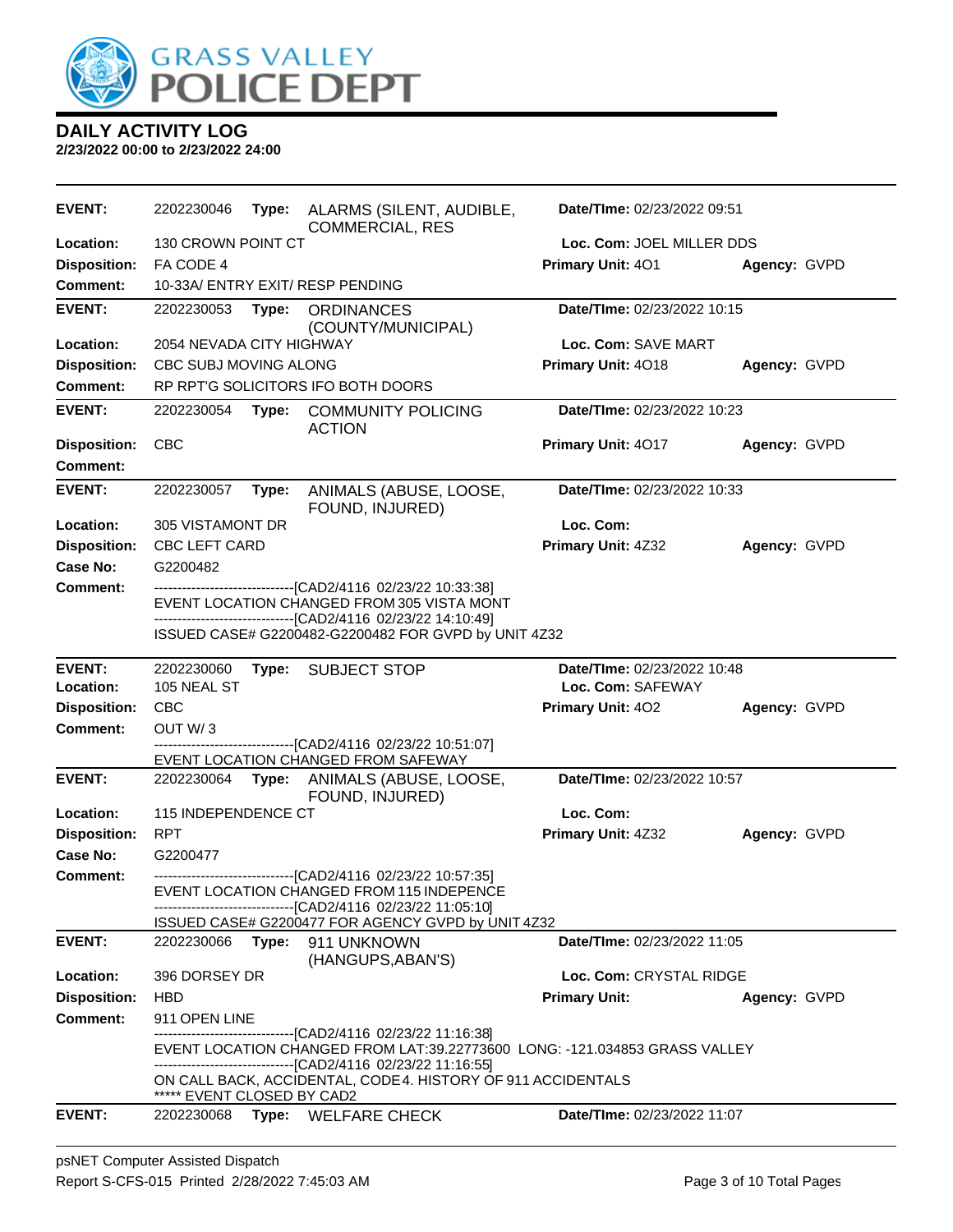

| Location:                  | 533 JENKINS ST #1                                                                                                                                                                                          |                                                                                                                                                         | Loc. Com:                                |              |
|----------------------------|------------------------------------------------------------------------------------------------------------------------------------------------------------------------------------------------------------|---------------------------------------------------------------------------------------------------------------------------------------------------------|------------------------------------------|--------------|
| <b>Disposition:</b>        | RPT                                                                                                                                                                                                        |                                                                                                                                                         | Primary Unit: 401                        | Agency: GVPD |
| Case No:                   | G2200478                                                                                                                                                                                                   |                                                                                                                                                         |                                          |              |
| Comment:                   | RP IS CURRENTLY WITH A FRIEND                                                                                                                                                                              | CRISIS LINE XFER/23YOA RP REQ'G XPORT TO THE CSU, JUST FOUND OUT HER MOTHER PASSED AWAY<br>-------------------------------[CAD1/4056 02/23/22 11:19:08] |                                          |              |
|                            | 10-39 ER                                                                                                                                                                                                   | -------------------------------[CAD2/4116 02/23/22 11:29:25]                                                                                            |                                          |              |
|                            |                                                                                                                                                                                                            | ISSUED CASE# G2200478 FOR AGENCY GVPD by UNIT 4O1                                                                                                       |                                          |              |
| <b>EVENT:</b>              | 2202230069                                                                                                                                                                                                 | Type: DISTURBANCE (NOISE,<br>MUSIC, VERBAL, BARKI                                                                                                       | Date/TIme: 02/23/2022 11:09              |              |
| Location:                  | 105 NEAL ST                                                                                                                                                                                                |                                                                                                                                                         | Loc. Com: SAFEWAY                        |              |
| <b>Disposition:</b>        | <b>CBC</b>                                                                                                                                                                                                 |                                                                                                                                                         | Primary Unit: 402                        | Agency: GVPD |
| <b>Comment:</b>            | INSIDE SAFEWAY, CUSTOMER ISSUE                                                                                                                                                                             | -------------------------[CAD2/4116 02/23/22 11:09:26]                                                                                                  |                                          |              |
|                            |                                                                                                                                                                                                            | EVENT LOCATION CHANGED FROM SAFEWAY                                                                                                                     |                                          |              |
| <b>EVENT:</b>              | 2202230072 Type: 911 UNKNOWN                                                                                                                                                                               | (HANGUPS, ABAN'S)                                                                                                                                       | Date/TIme: 02/23/2022 11:10              |              |
| Location:                  | 118 TINLOY ST                                                                                                                                                                                              |                                                                                                                                                         | Loc. Com:                                |              |
| <b>Disposition:</b>        | <b>HBD</b>                                                                                                                                                                                                 |                                                                                                                                                         | <b>Primary Unit:</b>                     | Agency: GVPD |
| <b>Comment:</b>            | 911 ACCIDENTAL FROM PAYPHONE/C4<br>***** EVENT CLOSED BY CAD1                                                                                                                                              |                                                                                                                                                         |                                          |              |
| <b>EVENT:</b>              | 2202230076 Type: 911 UNKNOWN                                                                                                                                                                               | (HANGUPS, ABAN'S)                                                                                                                                       | Date/TIme: 02/23/2022 11:20              |              |
| Location:                  | 212 W MAIN ST                                                                                                                                                                                              |                                                                                                                                                         | Loc. Com: HOLBROOKE HOTEL                |              |
| <b>Disposition:</b>        | <b>HBD</b>                                                                                                                                                                                                 |                                                                                                                                                         | <b>Primary Unit:</b>                     | Agency: GVPD |
| <b>Comment:</b>            | 911 ABANDON X2                                                                                                                                                                                             |                                                                                                                                                         |                                          |              |
|                            | -------------------------------[CAD1/4056 02/23/22 11:21:24]<br>EVENT LOCATION CHANGED FROM LAT:39.21920100 LONG: -121.052352 GRASS VALLEY<br>-------------------------------[CAD1/4056 02/23/22 11:21:37] |                                                                                                                                                         |                                          |              |
|                            | ***** EVENT CLOSED BY CAD1                                                                                                                                                                                 | C4 ON CALLBACK ACCIDENTAL BY IPHONE                                                                                                                     |                                          |              |
| <b>EVENT:</b>              | 2202230087 Type: FOLLOWUP                                                                                                                                                                                  |                                                                                                                                                         | Date/TIme: 02/23/2022 11:49              |              |
| Location:                  | 11363 MCCOURTNEY RD                                                                                                                                                                                        |                                                                                                                                                         | Loc. Com: CHP GRASS VALLEY               |              |
| <b>Disposition:</b>        | <b>CBC</b>                                                                                                                                                                                                 |                                                                                                                                                         | Primary Unit: 4K6                        | Agency: GVPD |
| <b>Comment:</b>            | EVENT LOCATION CHANGED FROM CHP                                                                                                                                                                            | -------------------------------[CAD2/4116 02/23/22 11:49:14]                                                                                            |                                          |              |
| <b>EVENT:</b>              | 2202230088                                                                                                                                                                                                 | Type: TRAFFIC (DUI, PARKING,<br>SPEED, HAZ                                                                                                              | Date/TIme: 02/23/2022 11:52              |              |
| Location:                  | MCCOURTNEY RD/ALLISON RANCH RD                                                                                                                                                                             |                                                                                                                                                         | Loc. Com:                                |              |
| <b>Disposition:</b>        | <b>GOA</b>                                                                                                                                                                                                 |                                                                                                                                                         | Primary Unit: 402                        | Agency: GVPD |
| <b>Comment:</b>            |                                                                                                                                                                                                            | MALE SUBJECT HITCH HICKING IN THE ROAD. TALL, BLUE SHORTS BLACK SHIRT.                                                                                  |                                          |              |
| <b>EVENT:</b><br>Location: | 2202230096<br>Type:<br>1100 BLK SUTTON                                                                                                                                                                     | <b>ALL OTHERS</b>                                                                                                                                       | Date/TIme: 02/23/2022 12:22<br>Loc. Com: |              |
| <b>Disposition:</b>        | CBC 98T                                                                                                                                                                                                    |                                                                                                                                                         | Primary Unit: 4017                       | Agency: GVPD |
| <b>Comment:</b>            | REQ ADD UNIT                                                                                                                                                                                               |                                                                                                                                                         |                                          |              |
| <b>EVENT:</b><br>Location: | 2202230105<br>Type:<br>200 DORSEY DR #43                                                                                                                                                                   | <b>GRAND THEFT AUTO</b>                                                                                                                                 | Date/TIme: 02/23/2022 12:56<br>Loc. Com: |              |
| <b>Disposition:</b>        | CBC                                                                                                                                                                                                        |                                                                                                                                                         | Primary Unit: 4018                       | Agency: GVPD |
| <b>Case No:</b>            | G2200480                                                                                                                                                                                                   |                                                                                                                                                         |                                          |              |
|                            |                                                                                                                                                                                                            |                                                                                                                                                         |                                          |              |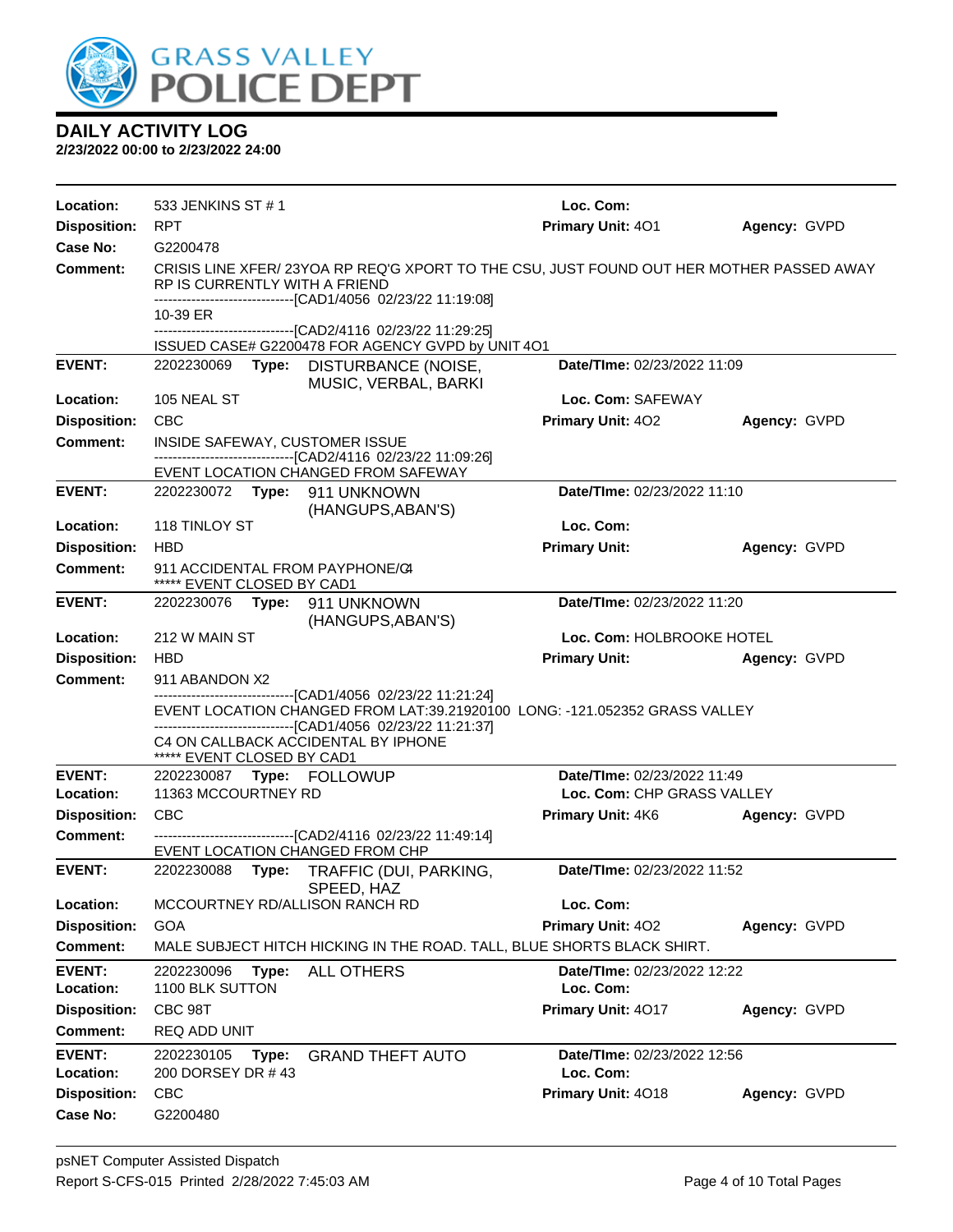

| <b>Comment:</b>                 | CALLER CTCD 4D10 FOR 10851/ UNKNOWN DESC                                                                        |                                                                                                                                                                                                            |                                          |              |  |
|---------------------------------|-----------------------------------------------------------------------------------------------------------------|------------------------------------------------------------------------------------------------------------------------------------------------------------------------------------------------------------|------------------------------------------|--------------|--|
|                                 | -------------------------------[CAD1/4056 02/23/22 13:02:52]<br>EVENT LOCATION CHANGED FROM 200 DORSEY DRIVE 43 |                                                                                                                                                                                                            |                                          |              |  |
|                                 | -------------------------------[CAD1/4056 02/23/22 13:32:49]                                                    |                                                                                                                                                                                                            |                                          |              |  |
|                                 |                                                                                                                 | ISSUED CASE# G2200480-G2200480 FOR GVPD by UNIT 4O18                                                                                                                                                       |                                          |              |  |
| <b>EVENT:</b>                   | 2202230106                                                                                                      | Type: 911 UNKNOWN                                                                                                                                                                                          | Date/TIme: 02/23/2022 12:56              |              |  |
| Location:                       | 535 EA MAIN ST                                                                                                  | (HANGUPS, ABAN'S)                                                                                                                                                                                          | Loc. Com: WALKERS OFFICE SUPPLY          |              |  |
| <b>Disposition:</b>             | <b>HBD</b>                                                                                                      |                                                                                                                                                                                                            | <b>Primary Unit:</b>                     | Agency: GVPD |  |
| Comment:                        | 911 ABANDON                                                                                                     |                                                                                                                                                                                                            |                                          |              |  |
|                                 |                                                                                                                 | -------------------------------[CAD2/4116 02/23/22 13:15:09]<br>EVENT LOCATION CHANGED FROM LAT:39.21920100 LONG: -121.052352 GRASS VALLEY<br>-------------------------------[CAD2/4116 02/23/22 13:23:16] |                                          |              |  |
|                                 | ***** EVENT CLOSED BY CAD2                                                                                      | ON CALL BACK, ACCIDENTAL, RP STATES SHE ATTEMPTED TO CANCEL, CODE4                                                                                                                                         |                                          |              |  |
| <b>EVENT:</b>                   | 2202230109    Type: TRESPASS                                                                                    |                                                                                                                                                                                                            | Date/TIme: 02/23/2022 13:06              |              |  |
| Location:                       | 1983 NEVADA CITY HY                                                                                             |                                                                                                                                                                                                            | Loc. Com: KFC                            |              |  |
| <b>Disposition:</b><br>Comment: | CBC 98T                                                                                                         |                                                                                                                                                                                                            | <b>Primary Unit: 4017</b>                | Agency: GVPD |  |
|                                 |                                                                                                                 | RP RPTNG TRANSIENT REFUSING TO LEAVE AFTER BEING ASKED, RP STATES SUBJ SITTING NEXT TO THE<br>DRIVE THRU, BLK JACKET. NEG WEAPONS. RP REQ HE BE MOVED ALONG                                                |                                          |              |  |
| <b>EVENT:</b>                   | Date/TIme: 02/23/2022 13:13<br>2202230111 Type: FOLLOWUP                                                        |                                                                                                                                                                                                            |                                          |              |  |
| Location:                       | 616 SUTTON WY                                                                                                   |                                                                                                                                                                                                            | Loc. Com: GRASS VALLEY GROCERY OUTLET    |              |  |
| <b>Disposition:</b>             | <b>CBC</b>                                                                                                      |                                                                                                                                                                                                            | <b>Primary Unit: 4017</b>                | Agency: GVPD |  |
| <b>Comment:</b>                 |                                                                                                                 | -------------------------------[CAD1/4056 02/23/22 13:13:27]<br>EVENT LOCATION CHANGED FROM GROCERY OUTLET                                                                                                 |                                          |              |  |
| <b>EVENT:</b>                   | Date/TIme: 02/23/2022 13:18<br>2202230113 Type: 911 UNKNOWN<br>(HANGUPS, ABAN'S)                                |                                                                                                                                                                                                            |                                          |              |  |
| Location:                       | LAT: 39.20055400 LONG: -121.056772                                                                              |                                                                                                                                                                                                            | Loc. Com:                                |              |  |
| <b>Disposition:</b>             | <b>HBD</b>                                                                                                      |                                                                                                                                                                                                            | <b>Primary Unit:</b>                     | Agency: GVPD |  |
| <b>Comment:</b>                 | 911 ABAN PLOTS TO TOWER                                                                                         |                                                                                                                                                                                                            |                                          |              |  |
|                                 | ON CALL BACK, NEG ANSWER, LEFT VM                                                                               | -------------------------------[CAD2/4116 02/23/22 13:25:29]                                                                                                                                               |                                          |              |  |
|                                 | <b>NEG HISTORY WITH NUMBER</b>                                                                                  | -------------------------------[CAD2/4116 02/23/22 13:25:51]                                                                                                                                               |                                          |              |  |
|                                 | ***** EVENT CLOSED BY CAD1                                                                                      |                                                                                                                                                                                                            |                                          |              |  |
| <b>EVENT:</b>                   |                                                                                                                 | 2202230114 Type: TRAFFIC (DUI, PARKING,<br>SPEED, HAZ                                                                                                                                                      | Date/TIme: 02/23/2022 13:22              |              |  |
| Location:                       | 10837 ROUGH & READY HIGHWAY                                                                                     |                                                                                                                                                                                                            | Loc. Com: LYMAN GILMORE SCHOOL           |              |  |
| <b>Disposition:</b>             | <b>HBD</b>                                                                                                      |                                                                                                                                                                                                            | <b>Primary Unit:</b>                     | Agency: GVPD |  |
| Comment:                        |                                                                                                                 | 911 FEMALE SCREAMING IN THE MIDDLE OF THE RW/ CAMO SWEATSHIRT TRANSFER TO CHP<br>-------------------[CAD1/4056_02/23/22 13:22:40]                                                                          |                                          |              |  |
|                                 | <b>VOICED</b>                                                                                                   |                                                                                                                                                                                                            |                                          |              |  |
|                                 | ***** EVENT CLOSED BY CAD1                                                                                      |                                                                                                                                                                                                            |                                          |              |  |
| <b>EVENT:</b>                   | 2202230115<br>Type:                                                                                             | <b>CITIZEN ASSIST (CIVIL</b><br>STANDBY'S, LOCKOUT                                                                                                                                                         | Date/TIme: 02/23/2022 13:24              |              |  |
| Location:                       | 1262 SUTTON WY                                                                                                  |                                                                                                                                                                                                            | Loc. Com: HOSPITALITY HOUSE 530 271 7144 |              |  |
| <b>Disposition:</b>             | FI 98T, HH CLEARANCE DENIED                                                                                     |                                                                                                                                                                                                            | Primary Unit: 4017                       | Agency: GVPD |  |
| <b>Comment:</b>                 | <b>CLEARENCE FOR 1</b>                                                                                          |                                                                                                                                                                                                            |                                          |              |  |
| <b>EVENT:</b>                   | 2202230117<br>Type:                                                                                             | <b>RESTRAINING ORDERS (TRO,</b><br>OAH, CUSTODY, C                                                                                                                                                         | <b>Date/TIme: 02/23/2022 13:30</b>       |              |  |
| Location:                       | 126 W BERRYHILL DR # 308                                                                                        |                                                                                                                                                                                                            | Loc. Com: BERRYHILL APARTMENTS           |              |  |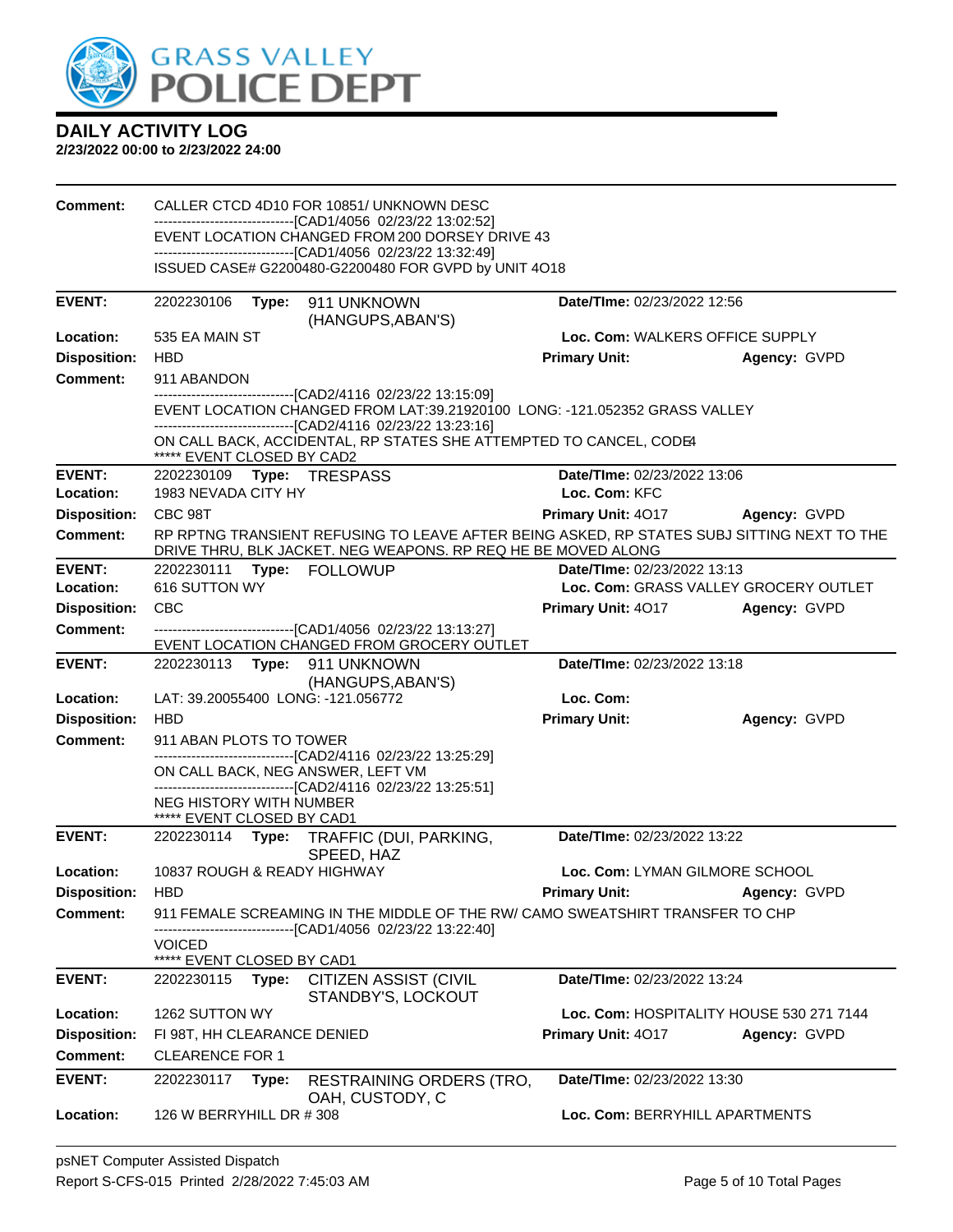

| <b>Disposition:</b>                    | <b>CBC</b>                                                                                                                                                                                                                                                                                                                | <b>Primary Unit: 4021</b>                       | Agency: GVPD                             |  |  |
|----------------------------------------|---------------------------------------------------------------------------------------------------------------------------------------------------------------------------------------------------------------------------------------------------------------------------------------------------------------------------|-------------------------------------------------|------------------------------------------|--|--|
| <b>Comment:</b>                        | RP REQ 10-21 RPTNG VIOLATION OF RESTRAINING ORDER, OCC'D SUNDAY<br>------------------------------[4O21/MDT 02/23/22 13:48]<br>RP DIDNT WANT TO PROSECUTE JUST WANTED ME TO REACH OUT TO RESTRAINED PARTY AND ADVISED<br>RO IS STILL ACTIVE. I ATTEMPTED21 CONTACT WITH RESTRAINED PARTY, RECEIVED NO ANSWER. LEFT VM      |                                                 |                                          |  |  |
|                                        |                                                                                                                                                                                                                                                                                                                           |                                                 |                                          |  |  |
| <b>EVENT:</b>                          | 2202230118 Type: FOLLOWUP                                                                                                                                                                                                                                                                                                 | Date/TIme: 02/23/2022 13:32                     |                                          |  |  |
| <b>Disposition:</b><br><b>Comment:</b> | <b>CBC</b>                                                                                                                                                                                                                                                                                                                | <b>Primary Unit: 402</b>                        | Agency: GVPD                             |  |  |
| <b>EVENT:</b>                          | 2202230120 Type: ABANDONED VEHICLES                                                                                                                                                                                                                                                                                       | Date/TIme: 02/23/2022 13:42                     |                                          |  |  |
| Location:                              | 119 WINCHESTER ST                                                                                                                                                                                                                                                                                                         | Loc. Com: NEAR BUENA VISTA ST                   |                                          |  |  |
| <b>Disposition:</b>                    | <b>RPT</b>                                                                                                                                                                                                                                                                                                                | <b>Primary Unit: 402</b>                        | Agency: GVPD                             |  |  |
| Case No:                               | G2200481                                                                                                                                                                                                                                                                                                                  |                                                 |                                          |  |  |
| <b>Comment:</b>                        | RP RPTNG BRO OLDER CHRYSLER VAN LP 4BN5072, PARKED FOR A FEW MONTHS, RP REQ IT BE REMOVED.<br>RP REQ TO REMAIN ANONYMOUS                                                                                                                                                                                                  |                                                 |                                          |  |  |
|                                        | -------------------------------[CAD2/4116 02/23/22 14:08:42]<br>TOW ASSIGNED-MMM TOWING, 647 E MAIN ST, GRASS VALLEY, 5302733180,<br>-------------------------------[CAD2/4116 02/23/22 14:09:07]                                                                                                                         |                                                 |                                          |  |  |
|                                        | MMM TOWING, ETA DRIVETIME<br>-------------------------------[CAD1/4056 02/23/22 14:09:27]                                                                                                                                                                                                                                 |                                                 |                                          |  |  |
|                                        | ISSUED CASE# G2200481 FOR AGENCY GVPD by UNIT 4O2<br>------------------------------[CAD1/4056 02/23/22 14:35:37]<br>FCN/3702205403213                                                                                                                                                                                     |                                                 |                                          |  |  |
| <b>EVENT:</b>                          | 2202230129 Type: VEHICLE STOP                                                                                                                                                                                                                                                                                             | Date/TIme: 02/23/2022 14:16                     |                                          |  |  |
| Location:                              | EA MAIN ST/HUGHES RD<br>Loc. Com:                                                                                                                                                                                                                                                                                         |                                                 |                                          |  |  |
| <b>Disposition:</b>                    | WA VERBAL                                                                                                                                                                                                                                                                                                                 | <b>Primary Unit: 4K6</b>                        | Agency: GVPD                             |  |  |
| <b>Comment:</b>                        | License: 5UEM451 State: CA<br>PULLING OVER AT BERRYHILL<br>------------------------------[CAD1/4056 02/23/22 14:16:19]                                                                                                                                                                                                    |                                                 |                                          |  |  |
|                                        | EVENT LOCATION CHANGED FROM E MAIN/ HUGHES                                                                                                                                                                                                                                                                                |                                                 |                                          |  |  |
| <b>EVENT:</b><br>Location:             | 2202230131 Type: TRAFFIC ACCIDENT<br>692 FREEMAN LN # A                                                                                                                                                                                                                                                                   | Date/TIme: 02/23/2022 14:23<br>Loc. Com: RALEYS |                                          |  |  |
| <b>Disposition:</b>                    | <b>CBC</b>                                                                                                                                                                                                                                                                                                                | Primary Unit: 4021                              | Agency: GVPD                             |  |  |
| <b>Comment:</b>                        | RP IN GVPD LOBBY REQ CTC TO REPORT 20002 THAT OCC'D WEDNESDAY OF LAST WEEK, RP STATES SUBJ<br>THAT HIT RPS VEH IS NOT INSURED AND IS "GHOSTING" RP<br>-------------------------------[4O21/MDT 02/23/22 14:45]                                                                                                            |                                                 |                                          |  |  |
|                                        | RP ADVISED THAT SHE MADE AN AGREEMENT WITH OTHER PARTY AND THE OTHER PARTY TOLD HER SHE<br>WOULD PAY FOR IT. THE OTHER PARTY THEN SAID IT WAS TOO MUCH MONEY AND WOULD NOT RETURNED<br>CALLS OR TEXTS. RP WAS ADVISED THAT THEY ENTERED A CIVIL CONTRACT AND THEREFORE NOW A CIVII<br>ISSUE. ADVISED TO GO TO CIVIL COURT |                                                 |                                          |  |  |
| <b>EVENT:</b>                          | 2202230139<br>Type:<br><b>COMMUNITY POLICING</b><br><b>ACTION</b>                                                                                                                                                                                                                                                         | <b>Date/TIme: 02/23/2022 15:00</b>              |                                          |  |  |
| <b>Disposition:</b>                    | <b>CBC</b>                                                                                                                                                                                                                                                                                                                | <b>Primary Unit: 402</b>                        | Agency: GVPD                             |  |  |
| <b>Comment:</b>                        |                                                                                                                                                                                                                                                                                                                           |                                                 |                                          |  |  |
| <b>EVENT:</b><br>Location:             | PUBLIC RELATION CONTACT<br>2202230142<br>Type:<br>129 S AUBURN ST                                                                                                                                                                                                                                                         | Date/TIme: 02/23/2022 15:18                     | Loc. Com: GRASS VALLEY POLICE DEPARTMENT |  |  |
| <b>Disposition:</b>                    | CBC REFFERED TO CODE COMPLIANCE                                                                                                                                                                                                                                                                                           | Primary Unit: 4K6                               | Agency: GVPD                             |  |  |
| <b>Comment:</b>                        | ----------------------[CAD1/4056_02/23/22 15:24:42]<br>EVENT LOCATION CHANGED FROM GVPD                                                                                                                                                                                                                                   |                                                 |                                          |  |  |
| <b>EVENT:</b>                          | 2202230143 Type:<br><b>EXTRA PATROL</b>                                                                                                                                                                                                                                                                                   | Date/TIme: 02/23/2022 15:21                     |                                          |  |  |
| Location:                              | 342 S SCHOOL ST                                                                                                                                                                                                                                                                                                           | Loc. Com: BELL HILL SCHOOL                      |                                          |  |  |
| <b>Disposition:</b>                    | <b>CBC</b>                                                                                                                                                                                                                                                                                                                | Primary Unit: 402                               | Agency: GVPD                             |  |  |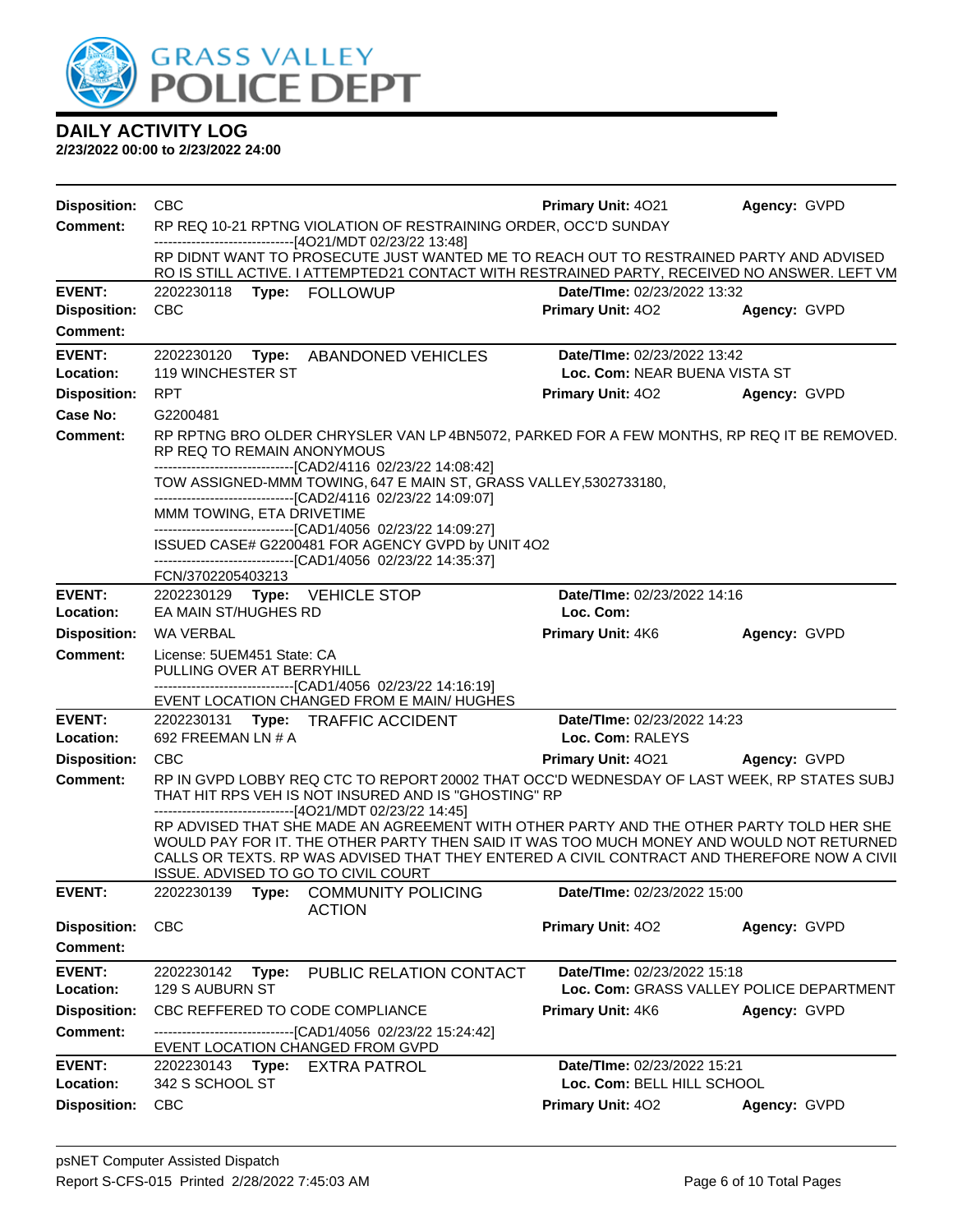

| <b>Comment:</b>     | ***** SCHEDULED EVENT *****<br>SECRETARY REQ LE PRESENCE AT PICK UP TODAY AND DROP OFF TOMORROW FOR UNRULY PARENTS<br>GETTING UPSET AT DROP OFF. REQ10-21.<br>------------------------------[4O21/MDT 02/22/22 10:05]<br>PU AT3:20 AND DROP OFF AT8:45                                                                                                  |                                                                                                                                                                                                                      |                                          |                                          |  |
|---------------------|---------------------------------------------------------------------------------------------------------------------------------------------------------------------------------------------------------------------------------------------------------------------------------------------------------------------------------------------------------|----------------------------------------------------------------------------------------------------------------------------------------------------------------------------------------------------------------------|------------------------------------------|------------------------------------------|--|
| <b>EVENT:</b>       | 2202230145<br>Type:                                                                                                                                                                                                                                                                                                                                     | DISTURBANCE (NOISE,                                                                                                                                                                                                  | Date/TIme: 02/23/2022 15:27              |                                          |  |
|                     |                                                                                                                                                                                                                                                                                                                                                         | MUSIC, VERBAL, BARKI                                                                                                                                                                                                 |                                          |                                          |  |
| Location:           | 105 NEAL ST                                                                                                                                                                                                                                                                                                                                             |                                                                                                                                                                                                                      | Loc. Com: SAFEWAY                        |                                          |  |
| <b>Disposition:</b> | <b>CBC</b>                                                                                                                                                                                                                                                                                                                                              |                                                                                                                                                                                                                      | Primary Unit: 402                        | Agency: GVPD                             |  |
| <b>Comment:</b>     | DISCRETION ON RSP.                                                                                                                                                                                                                                                                                                                                      | 911 RPTG 2 MALES WERE YELLING AT EACH OTHER IN THE ALC AISLE, NEG DESCRIPTION HEARD ONLY.<br>WHILE LL EMPLOYEES LEADING THE MALES OUTSIDE, NEG 415P AND RP THINKS ITS C4 NOW. OFFICERS                               |                                          |                                          |  |
| <b>EVENT:</b>       | 2202230151 Type:                                                                                                                                                                                                                                                                                                                                        | 911 UNKNOWN<br>(HANGUPS, ABAN'S)                                                                                                                                                                                     | Date/TIme: 02/23/2022 15:42              |                                          |  |
| Location:           | 11761 RIDGE RD                                                                                                                                                                                                                                                                                                                                          |                                                                                                                                                                                                                      | Loc. Com: NUHS                           |                                          |  |
| <b>Disposition:</b> | <b>HBD</b>                                                                                                                                                                                                                                                                                                                                              |                                                                                                                                                                                                                      | <b>Primary Unit:</b>                     | Agency: GVPD                             |  |
| <b>Comment:</b>     | 911 OPEN LINE WITH SOMEWHAT NORMAL CONVO HEARD BETWEEN POSS TWO MALES, TALKING ABOUT<br>LOVING EACH OTHER BUT THEIR MOMS NOT LOVING THEM<br>--------------------------------[CAD3/3980 02/23/22 15:44:34]<br>EVENT LOCATION CHANGED FROM LAT:39.23367400 LONG: -121.055935 GRASS VALLEY<br>-------------------------------[CAD3/3980_02/23/22 15:44:44] |                                                                                                                                                                                                                      |                                          |                                          |  |
|                     | C <sub>4</sub> ON C <sub>B</sub><br>***** EVENT CLOSED BY CAD3                                                                                                                                                                                                                                                                                          |                                                                                                                                                                                                                      |                                          |                                          |  |
| <b>EVENT:</b>       | 2202230156 Type:                                                                                                                                                                                                                                                                                                                                        | CITIZEN ASSIST (CIVIL<br>STANDBY'S, LOCKOUT                                                                                                                                                                          | Date/TIme: 02/23/2022 16:02              |                                          |  |
| Location:           | 1262 SUTTON WY                                                                                                                                                                                                                                                                                                                                          |                                                                                                                                                                                                                      | Loc. Com: HOSPITALITY HOUSE 530 271 7144 |                                          |  |
| <b>Disposition:</b> | CBC 98T, CLEARED FOR HH                                                                                                                                                                                                                                                                                                                                 |                                                                                                                                                                                                                      | Primary Unit: 4017                       | Agency: GVPD                             |  |
| <b>Comment:</b>     | <b>CLEARANCE X1</b>                                                                                                                                                                                                                                                                                                                                     |                                                                                                                                                                                                                      |                                          |                                          |  |
| <b>EVENT:</b>       | 2202230157 Type:                                                                                                                                                                                                                                                                                                                                        | WELFARE CHECK                                                                                                                                                                                                        | Date/TIme: 02/23/2022 16:08              |                                          |  |
| Location:           | SO AUBURN PARK AND RIDE                                                                                                                                                                                                                                                                                                                                 |                                                                                                                                                                                                                      | Loc. Com: OVERPASS                       |                                          |  |
| <b>Disposition:</b> | CBC SHES C4                                                                                                                                                                                                                                                                                                                                             |                                                                                                                                                                                                                      | Primary Unit: 401                        | Agency: GVPD                             |  |
| <b>Comment:</b>     | THE LAST 30 MINS                                                                                                                                                                                                                                                                                                                                        | RP RPTG SUBJ SLEEPING HALFWAY UNDER A WHITE SUV WITH AN UMBRELLA OVER THEM, SEEN WITHIN                                                                                                                              |                                          |                                          |  |
| <b>EVENT:</b>       | 2202230158 Type:                                                                                                                                                                                                                                                                                                                                        | <b>ORDINANCES</b><br>(COUNTY/MUNICIPAL)                                                                                                                                                                              | Date/TIme: 02/23/2022 16:11              |                                          |  |
| Location:           | <b>127 STEWART ST</b>                                                                                                                                                                                                                                                                                                                                   |                                                                                                                                                                                                                      | <b>CREEK</b>                             | Loc. Com: WOLF CREEK TRAIL, LITTLE WOLF  |  |
| <b>Disposition:</b> | INF PER 401                                                                                                                                                                                                                                                                                                                                             |                                                                                                                                                                                                                      | <b>Primary Unit:</b>                     | Agency: GVPD                             |  |
| <b>Comment:</b>     |                                                                                                                                                                                                                                                                                                                                                         | RP RPTNG 2 ADULT MALES WEARING DARK CLOTHING APPEAR TO BE PANNING FOR GOLD AND DIGGING UF<br>THE AREA, RP CONCERNED AND THINKS THE SUBJ SHOULD NOT BE DOING THAT.<br>***** EVENT CLOSED BY CAD1 WITH COMMENT-PER 4O1 |                                          |                                          |  |
| <b>EVENT:</b>       | 2202230159<br>Type:                                                                                                                                                                                                                                                                                                                                     | <b>CITIZEN ASSIST (CIVIL</b><br>STANDBY'S, LOCKOUT                                                                                                                                                                   | Date/TIme: 02/23/2022 16:16              |                                          |  |
| Location:           | 1262 SUTTON WY                                                                                                                                                                                                                                                                                                                                          |                                                                                                                                                                                                                      |                                          | Loc. Com: HOSPITALITY HOUSE 530 271 7144 |  |
| <b>Disposition:</b> | CBC 98T, CLEARED FOR HH                                                                                                                                                                                                                                                                                                                                 |                                                                                                                                                                                                                      | Primary Unit: 4017                       | Agency: GVPD                             |  |
| <b>Comment:</b>     | <b>CLEARANCE X1</b>                                                                                                                                                                                                                                                                                                                                     |                                                                                                                                                                                                                      |                                          |                                          |  |
| <b>EVENT:</b>       | 2202230162<br>Type:                                                                                                                                                                                                                                                                                                                                     | <b>VEHICLE STOP</b>                                                                                                                                                                                                  | Date/TIme: 02/23/2022 16:32              |                                          |  |
| Location:           | 937 GOLDEN GATE TE                                                                                                                                                                                                                                                                                                                                      |                                                                                                                                                                                                                      | Loc. Com: BREWER HEATING AND AIR         |                                          |  |
| <b>Disposition:</b> | WA                                                                                                                                                                                                                                                                                                                                                      |                                                                                                                                                                                                                      | <b>Primary Unit: 4018</b>                | Agency: GVPD                             |  |
| <b>Comment:</b>     | License: 8MCH383 State: CA                                                                                                                                                                                                                                                                                                                              |                                                                                                                                                                                                                      |                                          |                                          |  |
|                     |                                                                                                                                                                                                                                                                                                                                                         | --------------------------------[CAD1/4056 02/23/22 16:32:53]<br>EVENT LOCATION CHANGED FROM GOLDEN GATE/ BREWER HEATING                                                                                             |                                          |                                          |  |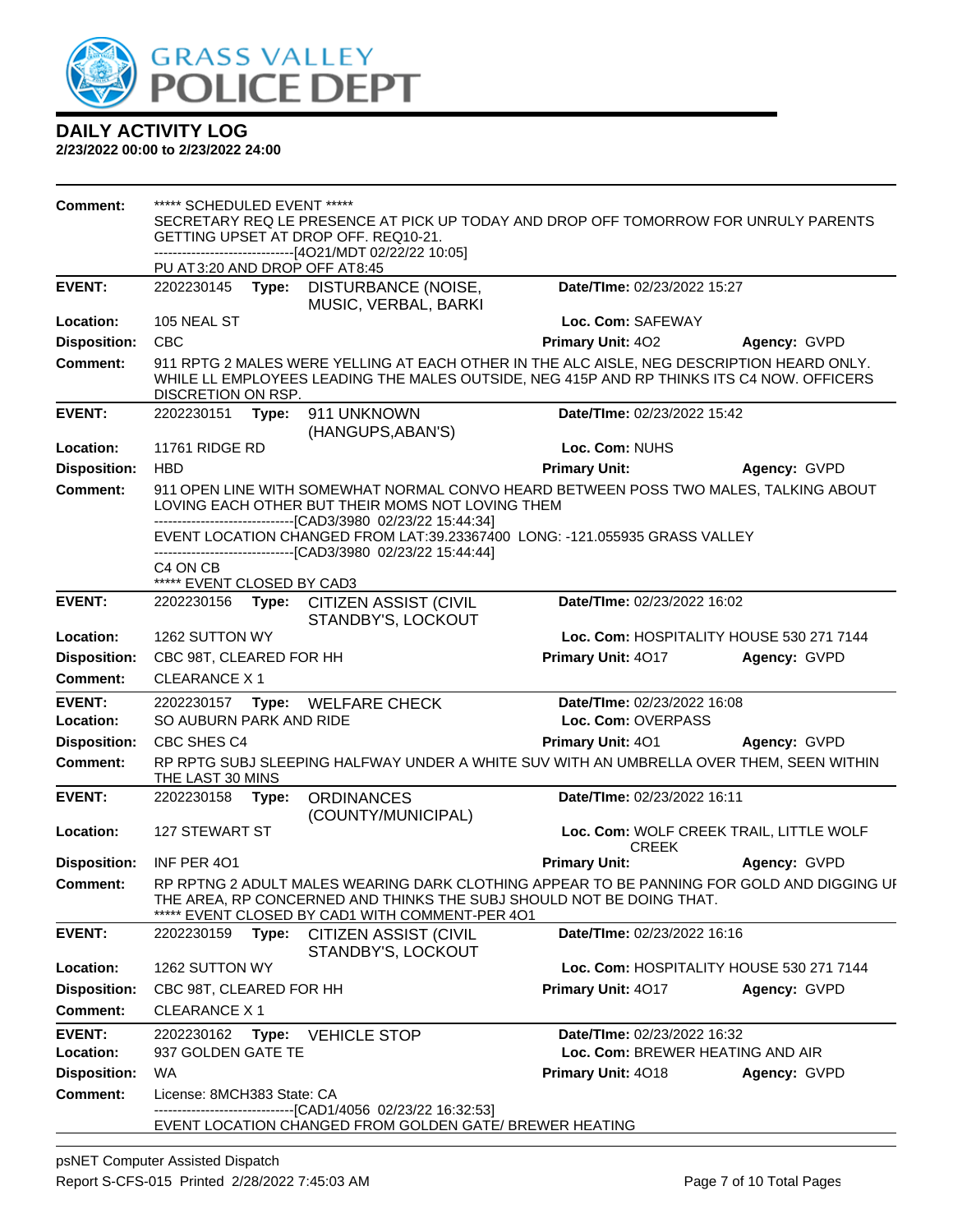![](_page_7_Picture_0.jpeg)

**2/23/2022 00:00 to 2/23/2022 24:00**

| <b>EVENT:</b>       | 2202230164                                        | Type: | <b>ASSAULTS, BATTERY (415)</b><br>PHYSICAL)                                                                                                                                       | Date/TIme: 02/23/2022 16:49                                                                  |                                          |  |
|---------------------|---------------------------------------------------|-------|-----------------------------------------------------------------------------------------------------------------------------------------------------------------------------------|----------------------------------------------------------------------------------------------|------------------------------------------|--|
| Location:           | 660 MINNIE ST                                     |       |                                                                                                                                                                                   | Loc. Com: CONDON PARK                                                                        |                                          |  |
| <b>Disposition:</b> | <b>CBC</b>                                        |       |                                                                                                                                                                                   | <b>Primary Unit: 402</b>                                                                     | Agency: GVPD                             |  |
| Comment:            |                                                   |       | CURRENTLY IN THE ER WAITING ROOM<br>-------------------------------[4O2/MDT 02/23/22 17:09]                                                                                       | RP IS ER RPTNG 19 YO MALE ARRIVED WITH MULTIPLE HITS TO THE FACE, NOSE AND UPPER MOUTH. SUBJ |                                          |  |
|                     | CHANGED HIS MIND. CBC                             |       | CONTACT MADE WITH SUBJECT WHO DID NOT WISH TO PURSUE POLICE INVOLVEMENT. I PROVIDED THE<br>SUBJECT WITH MY BUSINESS CARD AND CONTACT NUMBER, HE WAS ADVISED TO RECONTACT ME IF HE |                                                                                              |                                          |  |
| <b>EVENT:</b>       | 2202230169 Type:                                  |       | <b>TRAFFIC ACCIDENT</b>                                                                                                                                                           | Date/TIme: 02/23/2022 17:06                                                                  |                                          |  |
| Location:           | 201 EA MAIN ST                                    |       |                                                                                                                                                                                   | Loc. Com: ROBINSONS                                                                          |                                          |  |
| <b>Disposition:</b> | <b>CBC INFO EXCHANGE</b>                          |       |                                                                                                                                                                                   | Primary Unit: 4K6                                                                            | Agency: GVPD                             |  |
| <b>Comment:</b>     | SIL BMW 4D VS WHI SUBA                            |       | EMPLOYEE RPT'G 1182, PARTIES PULLED INTO THE LOT.                                                                                                                                 |                                                                                              |                                          |  |
| <b>EVENT:</b>       |                                                   |       | 2202230170 Type: DISTURBANCE (NOISE,<br>MUSIC, VERBAL, BARKI                                                                                                                      | Date/TIme: 02/23/2022 17:09                                                                  |                                          |  |
| Location:           | 133 S AUBURN ST                                   |       |                                                                                                                                                                                   | Loc. Com: CIRCLE K                                                                           |                                          |  |
| <b>Disposition:</b> | UTL                                               |       |                                                                                                                                                                                   | <b>Primary Unit: 402</b>                                                                     | Agency: GVPD                             |  |
| Comment:            |                                                   |       | EMPLOYEE RPTG MALE WHO HAS BEEN ASKED TO LEAVE MANY TIMES IS BACK ON THE PROPERTY<br>REFUSING TO LEAVE. LSW BLK JACKET, WHI HOODIE, BLK PANTS. NAME OF JOHN.                      |                                                                                              |                                          |  |
| <b>EVENT:</b>       |                                                   |       | 2202230171 Type: 911 UNKNOWN<br>(HANGUPS, ABAN'S)                                                                                                                                 | Date/TIme: 02/23/2022 17:09                                                                  |                                          |  |
| Location:           |                                                   |       | LAT: 39.21920100 LONG: -121.052352                                                                                                                                                | Loc. Com:                                                                                    |                                          |  |
| <b>Disposition:</b> | <b>HBD</b>                                        |       |                                                                                                                                                                                   | <b>Primary Unit:</b>                                                                         | Agency: GVPD                             |  |
| <b>Comment:</b>     |                                                   |       | 911 OPEN LINE, NOTHING SUS HEARD<br>-------------------------------[CAD1/4056 02/23/22 17:10:51]                                                                                  |                                                                                              |                                          |  |
|                     | UNABLE TO LEAVE MSG<br>***** EVENT CLOSED BY CAD1 |       |                                                                                                                                                                                   |                                                                                              |                                          |  |
| <b>EVENT:</b>       | 2202230174 Type: THREATS                          |       |                                                                                                                                                                                   | Date/TIme: 02/23/2022 17:27                                                                  |                                          |  |
| Location:           | 225 S AUBURN ST                                   |       |                                                                                                                                                                                   | <b>CHARTER</b>                                                                               | Loc. Com: HENNESSY SCHOOL / GRASS VALLEY |  |
| <b>Disposition:</b> | <b>CBC</b>                                        |       |                                                                                                                                                                                   | Primary Unit: 401                                                                            | Agency: GVPD                             |  |
| <b>Comment:</b>     | BE LIVE ON FACEBOOK SHORTLY<br><b>NEG WEAPONS</b> |       | RP RPT'G 6 J'S AND MULTIPLE ADULTS THREATENING HIM, ADVS SOMEONE IS RECORDING HIM AND HE WILL                                                                                     |                                                                                              |                                          |  |
|                     |                                                   |       | ----------------------------------[CAD3/3980 02/23/22 17:33:56]<br>ADD RP RPTG SHE THINKS THEY SCATTERED TWRDS THE VETS HALL                                                      |                                                                                              |                                          |  |
| <b>EVENT:</b>       |                                                   |       | 2202230176 Type: TRAFFIC ACCIDENT                                                                                                                                                 | Date/TIme: 02/23/2022 17:38                                                                  |                                          |  |
| Location:           | 154 HUGHES RD                                     |       |                                                                                                                                                                                   | Loc. Com: COUNTRY CLUB P LOT                                                                 |                                          |  |
| <b>Disposition:</b> | <b>RPT</b>                                        |       |                                                                                                                                                                                   | Primary Unit: 4018                                                                           | Agency: GVPD                             |  |
| Case No:            | G2200486                                          |       |                                                                                                                                                                                   |                                                                                              |                                          |  |
| Comment:            |                                                   |       | RP RPTG COLD 20002 JUST DISCOVERED, RP WAS LEFT SU INFO BY WITNESS. RP STANDING BY FOR RPT                                                                                        |                                                                                              |                                          |  |
|                     |                                                   |       | -------------------------------[CAD1/4056 02/23/22 17:50:36]<br>ISSUED CASE# G2200486 FOR AGENCY GVPD by UNIT 4O18                                                                |                                                                                              |                                          |  |
| <b>EVENT:</b>       |                                                   |       | 2202230181 Type: 911 UNKNOWN<br>(HANGUPS, ABAN'S)                                                                                                                                 | Date/TIme: 02/23/2022 18:02                                                                  |                                          |  |
| Location:           |                                                   |       | LAT: 39.21920100 LONG: -121.052352                                                                                                                                                | Loc. Com:                                                                                    |                                          |  |
| <b>Disposition:</b> | <b>HBD</b>                                        |       |                                                                                                                                                                                   | <b>Primary Unit:</b>                                                                         | Agency: GVPD                             |  |
| <b>Comment:</b>     |                                                   |       | 911 OPEN LINE/ NOTHING SIG HEARD<br>-----------------[CAD3/3980_02/23/22 18:03:10]                                                                                                |                                                                                              |                                          |  |
|                     | VM FULL ON CB<br>***** EVENT CLOSED BY CAD3       |       |                                                                                                                                                                                   |                                                                                              |                                          |  |

psNET Computer Assisted Dispatch Report S-CFS-015 Printed 2/28/2022 7:45:03 AM Page 8 of 10 Total Pages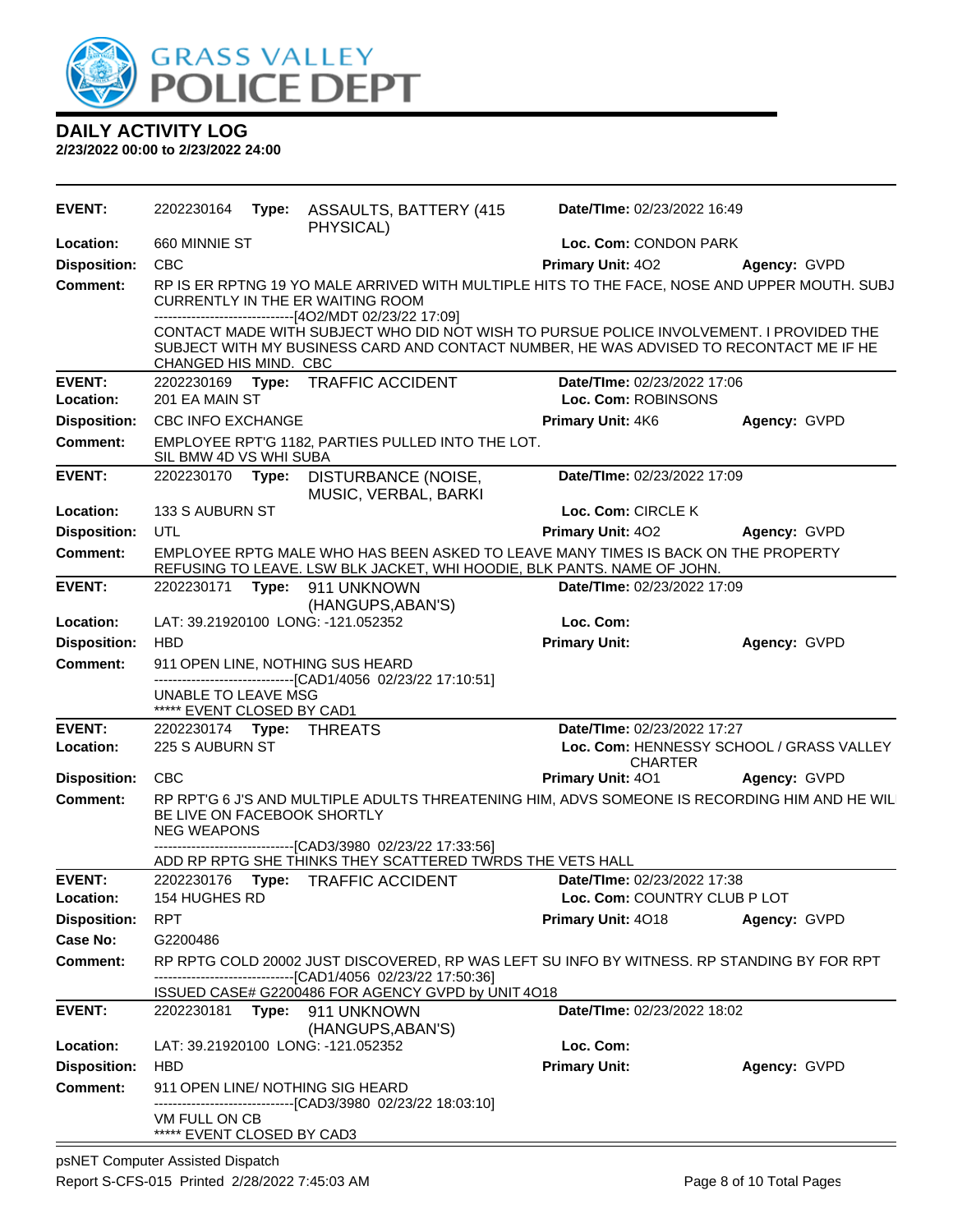![](_page_8_Picture_0.jpeg)

| <b>EVENT:</b>       |                                                         |       | 2202230186 Type: FOLLOWUP                                                                                                                                                                                                                                                                                                                                                                                                                             | Date/TIme: 02/23/2022 18:20                                                                                                                                    |              |
|---------------------|---------------------------------------------------------|-------|-------------------------------------------------------------------------------------------------------------------------------------------------------------------------------------------------------------------------------------------------------------------------------------------------------------------------------------------------------------------------------------------------------------------------------------------------------|----------------------------------------------------------------------------------------------------------------------------------------------------------------|--------------|
| Location:           | 120 SCHOOL AL # B                                       |       |                                                                                                                                                                                                                                                                                                                                                                                                                                                       | Loc. Com:                                                                                                                                                      |              |
| <b>Disposition:</b> | <b>CBC</b>                                              |       |                                                                                                                                                                                                                                                                                                                                                                                                                                                       | Primary Unit: 4018                                                                                                                                             | Agency: GVPD |
| <b>Comment:</b>     |                                                         |       | --------------------------------[CAD1/4056 02/23/22 18:22:17]<br>EVENT LOCATION CHANGED FROM 120 SCHOOL ALLEY B                                                                                                                                                                                                                                                                                                                                       |                                                                                                                                                                |              |
| <b>EVENT:</b>       | 2202230189                                              |       | Type: DISTURBANCE (NOISE,                                                                                                                                                                                                                                                                                                                                                                                                                             | Date/TIme: 02/23/2022 18:42                                                                                                                                    |              |
|                     |                                                         |       | MUSIC, VERBAL, BARKI                                                                                                                                                                                                                                                                                                                                                                                                                                  |                                                                                                                                                                |              |
| Location:           | 133 S AUBURN ST                                         |       |                                                                                                                                                                                                                                                                                                                                                                                                                                                       | Loc. Com: CIRCLE K                                                                                                                                             |              |
| <b>Disposition:</b> | CBC 1148 PROVIDED                                       |       |                                                                                                                                                                                                                                                                                                                                                                                                                                                       | <b>Primary Unit: 402</b>                                                                                                                                       | Agency: GVPD |
| <b>Comment:</b>     |                                                         |       | -------------------------------[CAD3/4106 02/23/22 18:42:36]                                                                                                                                                                                                                                                                                                                                                                                          | RP REPORTING THE SUBK THAT HAS BEEN TRESPASSING IS RIGHT ON THE EDGE OF THE PROPERTY. LSW<br>BLK JACKET, WHI HOODIE, BLK PANTS. NAME OF JOHN. NEG WEAPONS SEEN |              |
|                     | REF EVENT 2202230170                                    |       |                                                                                                                                                                                                                                                                                                                                                                                                                                                       |                                                                                                                                                                |              |
| <b>EVENT:</b>       |                                                         |       | 2202230190 Type: 911 UNKNOWN<br>(HANGUPS, ABAN'S)                                                                                                                                                                                                                                                                                                                                                                                                     | Date/TIme: 02/23/2022 18:51                                                                                                                                    |              |
| Location:           | CAROL DR/DORIS DR                                       |       |                                                                                                                                                                                                                                                                                                                                                                                                                                                       | Loc. Com:                                                                                                                                                      |              |
| <b>Disposition:</b> | <b>HBD</b>                                              |       |                                                                                                                                                                                                                                                                                                                                                                                                                                                       | <b>Primary Unit:</b>                                                                                                                                           | Agency: GVPD |
| <b>Comment:</b>     | NEG HIST W NUM<br>VM LEFT ON CB                         |       | 911 OPEN LINE POSS POCKET DIAL<br>-------------------------------[CAD3/4106 02/23/22 18:52:15]<br>ADDITIONAL 911 OPEN LINE NOTHING HEARD<br>--------------------------------[CAD3/4106 02/23/22 18:52:28]<br>-------------------------------[CAD3/4106 02/23/22 18:53:18]<br>ADDITIONAL 911 OPEN LINE NOTHING HEARD<br>--------------------------------[CAD3/4106 02/23/22 18:53:57]<br>--------------------------------[CAD3/4106 02/23/22 18:56:12] |                                                                                                                                                                |              |
|                     |                                                         |       | --------------------------------[CAD3/4106 02/23/22 18:56:23]<br>RP CALLED BACK PHONE WAS IN PURSE. EVERYTHING C4                                                                                                                                                                                                                                                                                                                                     | EVENT LOCATION CHANGED FROM LAT:39.22755800 LONG: -121.068252 GRASS VALLEY                                                                                     |              |
| <b>EVENT:</b>       | ***** EVENT CLOSED BY CAD3                              |       | 2202230196    Type: 911    UNKNOWN                                                                                                                                                                                                                                                                                                                                                                                                                    | Date/TIme: 02/23/2022 19:55                                                                                                                                    |              |
|                     |                                                         |       | (HANGUPS, ABAN'S)                                                                                                                                                                                                                                                                                                                                                                                                                                     |                                                                                                                                                                |              |
| Location:           |                                                         |       | LAT: 39.22497300 LONG: -121.037503                                                                                                                                                                                                                                                                                                                                                                                                                    | Loc. Com:                                                                                                                                                      |              |
| <b>Disposition:</b> | <b>HBD</b>                                              |       |                                                                                                                                                                                                                                                                                                                                                                                                                                                       | <b>Primary Unit:</b>                                                                                                                                           | Agency: GVPD |
| <b>Comment:</b>     | 911 FOR PHONE NUMBERS.<br>***** EVENT CLOSED BY CAD1    |       |                                                                                                                                                                                                                                                                                                                                                                                                                                                       | 911 CALLER WANTED TO REACH SOMEONE AT THE WARMING SHELTER, SHE WAS ADVISED NOT TO CALL                                                                         |              |
| <b>EVENT:</b>       |                                                         |       | 2202230197 Type: 911 UNKNOWN                                                                                                                                                                                                                                                                                                                                                                                                                          | Date/TIme: 02/23/2022 20:06                                                                                                                                    |              |
| Location:           |                                                         |       | (HANGUPS, ABAN'S)                                                                                                                                                                                                                                                                                                                                                                                                                                     | Loc. Com:                                                                                                                                                      |              |
| <b>Disposition:</b> | 775 OLD TUNNEL RD # 207<br><b>HBD</b>                   |       |                                                                                                                                                                                                                                                                                                                                                                                                                                                       | <b>Primary Unit:</b>                                                                                                                                           | Agency: GVPD |
| <b>Comment:</b>     | ***** EVENT CLOSED BY CAD3                              |       | 911 ELECTRICAL BUZZ IN THE WALLS/TRANSFERRED TO CALFIRE                                                                                                                                                                                                                                                                                                                                                                                               |                                                                                                                                                                |              |
| <b>EVENT:</b>       | 2202230199                                              | Type: | 911 UNKNOWN<br>(HANGUPS, ABAN'S)                                                                                                                                                                                                                                                                                                                                                                                                                      | Date/TIme: 02/23/2022 20:20                                                                                                                                    |              |
| Location:           |                                                         |       | LAT: 39.22264000 LONG: -121.054595                                                                                                                                                                                                                                                                                                                                                                                                                    | Loc. Com:                                                                                                                                                      |              |
| <b>Disposition:</b> | <b>HBD</b>                                              |       |                                                                                                                                                                                                                                                                                                                                                                                                                                                       | <b>Primary Unit:</b>                                                                                                                                           | Agency: GVPD |
| <b>Comment:</b>     |                                                         |       | 911 OPEN LINE, CASUAL CONVERSATION HEARD<br>-------------------------------[CAD1/3753 02/23/22 20:21:28]                                                                                                                                                                                                                                                                                                                                              |                                                                                                                                                                |              |
|                     | MESSAGE LEFT ON CALL BACK<br>***** EVENT CLOSED BY CAD3 |       |                                                                                                                                                                                                                                                                                                                                                                                                                                                       |                                                                                                                                                                |              |
| <b>EVENT:</b>       | 2202230203                                              |       | Type: VEHICLE STOP                                                                                                                                                                                                                                                                                                                                                                                                                                    | Date/TIme: 02/23/2022 21:26                                                                                                                                    |              |